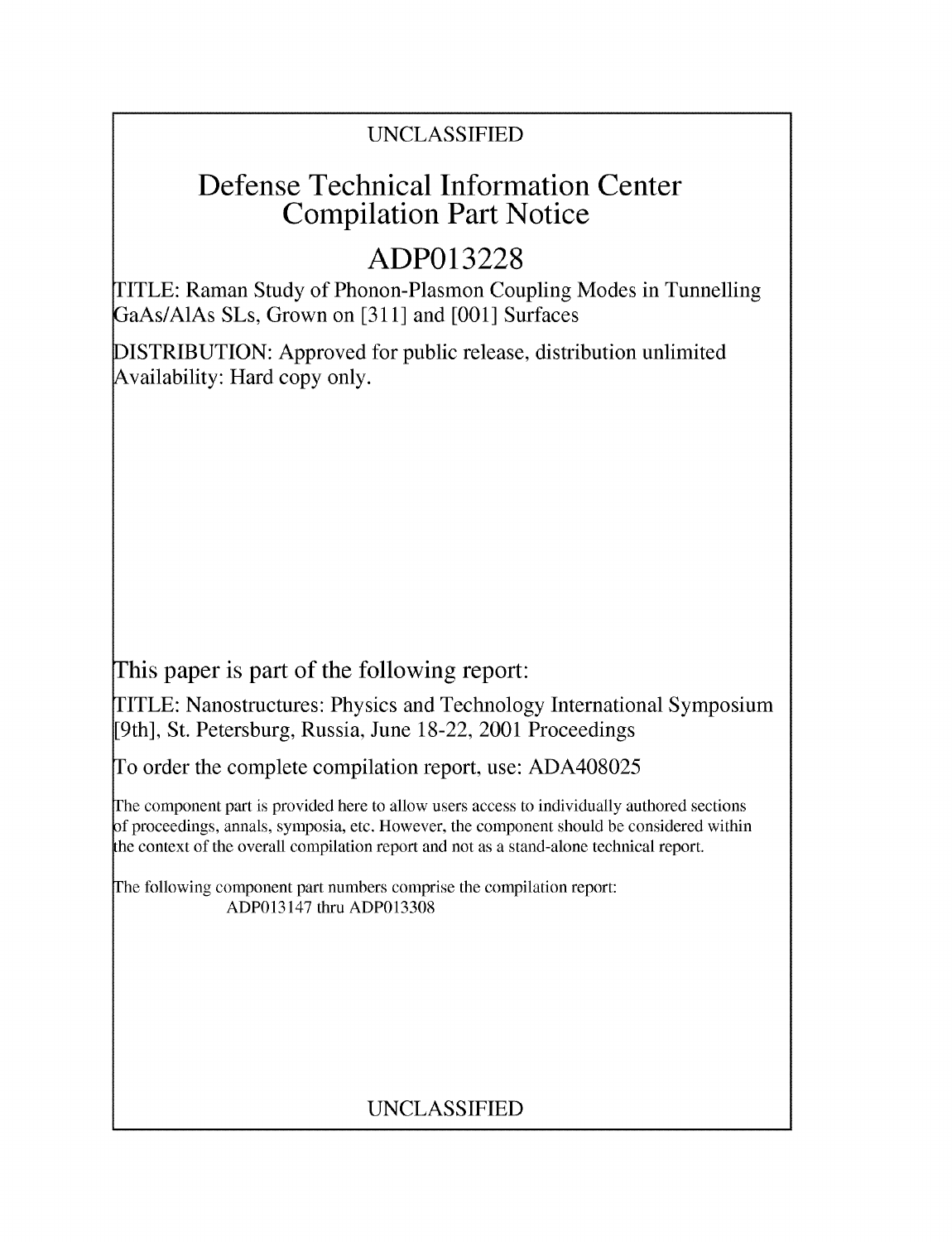### Raman study of phonon-plasmon coupling modes in tunnelling GaAs/AlAs SLs, grown on **(311)** and **(001)** surfaces

*V. A. Volodin†*, M. D. Efremov†, V. A. Sachcov‡, V. V. Preobrazhenski†, B. R. Semyagin†, E. A. Galaktionov§ and D. A. Orehov§ t Institute of Semiconductor Physics SB RAS, pr. Lavrentjeva 13,

Novosibirsk 630090, Russia

**I** Institute of Sensor Microelectronics SB RAS, pr. Mira 55a, Omsk 644077, Russia

**§** Novosibirsk State University, 630090, Pirogova 2, Novosibirsk, Russia

The undoped and doped GaAs/AlAs superlattices (SLs) grown by MBE on (100), (31 1)B surfaces and facet (311 )A surface were studied using Raman spectroscopy. Thickness of GaAs layers of the studied SLs was varied from **I** to 10 monolayers (mIs), thickness ofAlAs barriers was 8 mls, the concentration of impurity (Si) in doped SLs was  $2 \times 10^{18}$  cm<sup>-3</sup>. Parameters of the SLs are shown in Table 1. The Raman spectra were registered at room

|     |                   | Substrate |       |     | GaAs thikness, AlAs thikness, Periods |     |
|-----|-------------------|-----------|-------|-----|---------------------------------------|-----|
| No. | $(311)A$ $(311)B$ |           | (001) | mls | mls                                   |     |
|     | l A               | l B       |       |     |                                       | 100 |
|     | 2Α                | 2Β        |       |     |                                       | 100 |
|     | 3A                | 3Β        |       |     |                                       | 200 |
| 4   | 4A                | 4B        |       |     |                                       | 300 |
|     | 5Α                | 5R        |       |     |                                       | 400 |

**Table 1.** Specifications of the studied superlattices  $GaAs<sub>n</sub>A1As<sub>m</sub>$ .

temperature in quasibackscattering geometry in various polarization geometries. The line 514.5 nm of Ar laser was used. As one can see in Fig. 1, when the width of GaAs quantum wells decrease, the interaction of plasmons with the GaAs-like LO-phonons also decrease, but the interaction of plasmons with the AlAs-like LO phonons increase, and the intermixed mode AlAs-like LO-phonons with plasmons was observed. For relatively thick SLs (10 mls GaAs), the width of peaks for doped and undoped SL is nearly equal. In the case of doped sample the peak position shifted to higher energy region. The shift may be caused by intersubband optical plasmons interaction with optical phonons; meanwhile intrasubband contribution is negligible due to localization of electrons.

Some changes in spectra of doped and undoped SL 2 take place, but in the case of SLs 3-5, these changes are dramatic. The coupled modes (for doped SLs **-** marked as LP2) are shifted and broadened. Peaks resulting of scattering on TO modes in these samples are also a little broadened. The coupling modes in the case of very thin SLs are similar to coupling modes in 3D-case of doped  $Ga_xAl_{(1-x)}As$  solid solutions [1]. According to simple appraising using the Kronig-Penny model in the case of SL 4 and 5 the electrons are practically delocalizated, what in good agreement in experimental data. As one can see, the coupled modes of plasmons with optical phonons of GaAs type (marked as LP1) are shifted in low energy region comparing with pure phonon modes in undoped SLs. The coupled modes are also broader. The effect of "softening" modes in the case of doping cannot be explained in frames of macroscopic approach [2]. The zeroes of dielectric constant with phonon and plasmon deposition gives the frequencies of LO-modes always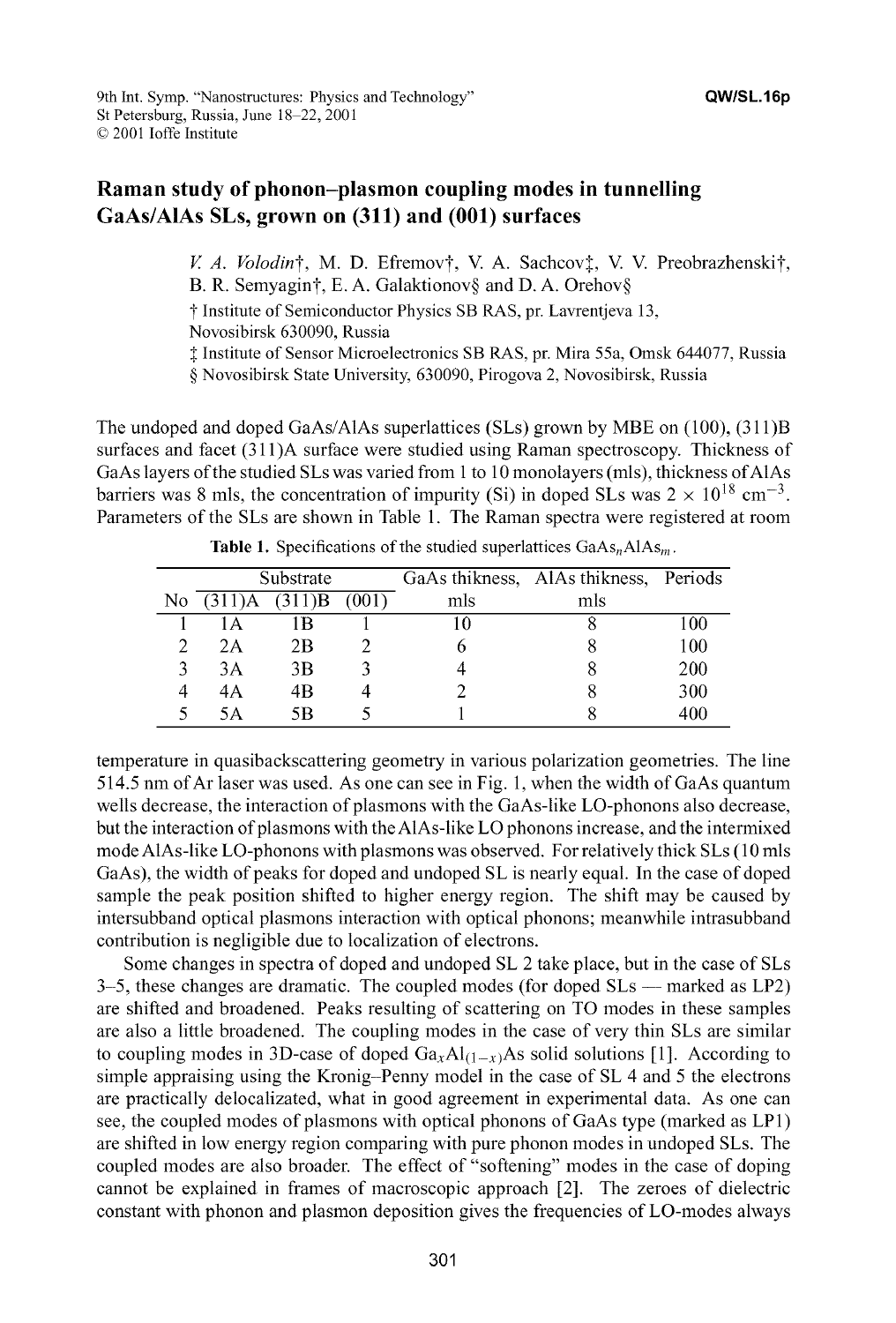

Fig. **1.** Raman spectra in (XY) geometry of doped (solid lines) and undoped (dashed lines) GaAs/AlAs SLs, grown on (001) substrate in the condition of  $(2\times 4)$  surface reconstruction. The directions  $X$  and  $Y$  are (100) and (010) correspondingly.

bellow the frequencies of pure LO modes. So, the more accurate approach is needed to calculate the dispersion of the coupled phonon-plasmon modes in tunnelling SLs. We have advanced microscopically approach for calculations of phonon-plasmon mode dispersion. The dynamic matrix of atomic vibrations was taken in "bond-charge" model. Phonons were considered as subsystem in dielectric media, which permittivity is defined by electron gas in Lindhard-Mermin approximation [3]. Long range dynamical screening of phonons by electron gas was taken into account by self-consistent solution for the dynamic matrix. The resultant dependence of frequencies of coupled phonon-plasmons on wave vector and frequency was derived, as well as corresponded Raman spectra. Some results are presented in Fig. 2(a).

The mass of electron along GaAs layer (mL) was the volume mass of electron, and the mass along direction of SL growth (mT) was changed. As on can see, at some volumes of mT, the frequency of phonon-GaAs-type phonon mode is low energy shifted, but the frequency of phonon-AlAs-type phonon mode is high energy shifted. The similar picture we can observe in the experiment. The wave numbers of LO1 modes of undoped and LP1 and LP2 modes of doped SL 3 are shown for comparison. The difference in Raman spectra of the phonon-plasmon modes was observed for the SLs containing the GaAs quantum well wires (QWWs) grown on corrugated (311)A surface and for (311)B SLs. The example is presented in Fig. 2(b). It is known, that surface (31 1)A are the very periodical massive of microfacets in direction Y (233) [4]. The difference is supposed to be due to anisotropic dispersion of the phonon-plasmon modes along and across to GaAs quantum wires on faceted (31 1)A surface. For not-corrugated SLs grown on (31 1)B surface such anisotropy is absent, and its spectra are similar to spectra of (001) SLs. The anisotropy of TO phonons in  $(311)A$  corrugated SLs were observed earlier [5], the result of structural anisotropy